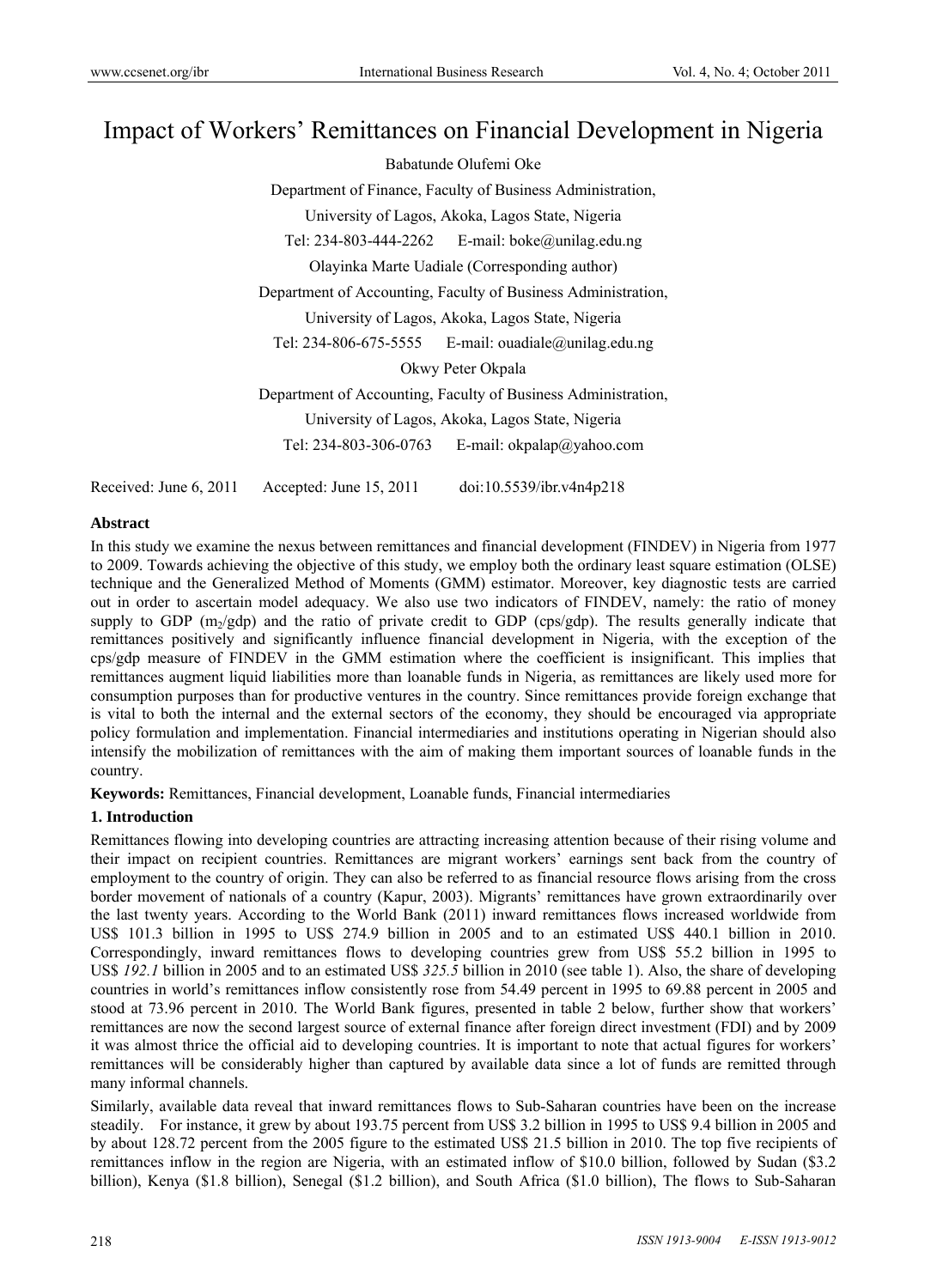African countries have been considerably low over time. For instance, the region received a paltry 5.80 percent, 4.89 percent and 6.61 percent of the amount that went to developing countries in 1995, 2005 and 2010 respectively while the region's share of global inflow stood at 3.16 percent, 3.42 percent and 4.89 percent during the same corresponding periods (see table 3).

With respect to Nigeria, the steady rise in remittances inflow is also evident from available data presented in table 4 and charted in figure 2. Unlike the trend in foreign capital inflows to developing countries, however, remittances have consistently surpassed FDI since 2007. For instance, table 4 shows that while US\$6033 million worth of FDI was received by Nigeria in 2007, about US\$9221 was remitted to the country by Nigerians in the Diaspora the same year. Also, while FDI inflows have declined, with the 2008 and 2009 figures well below the amount recorded in 2007, remittances to the country have increased since 2007.

The foregoing has shown that remittances have been a major source of foreign capital inflows to developing countries, including Nigeria, over time. The pertinent question is: what are the contributions of remittances to financial development, economic growth and development, and poverty alleviation in developing countries over the years? Extant literature (such as Aggarwal, Demirgrüç-Kunt and Peria, 2006; Beck, and Demirgrüç-Kunt and Levine, 2007) have shown that remittances promote financial development as well as economic growth and development and at the same time play a key role in reducing poverty and inequality in developing countries. Unfortunately similar studies on Nigeria are virtually non-existence. To fill this lacuna, this study examines the impact of remittances on financial development in Nigeria.

The rest of the paper is structured as follows. The next section reviews the existing work on the impact of remittances on financial development. Section three provides a brief description of the data employed for the empirical analysis and specifies the estimation models. Section four presents the estimation results. The final section summarizes the findings and draws out some policy implications.

### **2. Literature Review**

Most studies on remittances have focused on their impacts on economic growth, education, health, poverty, and entrepreneurial activity while that on financial development is scanty. Theoretically, the impact of remittances on financial development is vague. The perceived importance of remittances to the financial sector is underscored by the efforts of financial intermediaries to encourage remittance recipients to put remittances in the financial system (Orozco and Fedewa, 2005). It is believed that by so doing, the way will be paved for recipients to gain access to other financial products and services, from which they hitherto would be denied access. Also, since remittances are perceived to be huge and stable, banks could be encouraged to lend to the recipients and this could impact positively on credit market development and hence economic growth. Moreover, overall credit in the economy might increase if banks' loanable funds surge as a result of deposits linked to remittance flows. Indeed, remittances have been shown to alleviate the credit constraints faced by most people in developing countries (Funkhouser, 1992, and Woodruff and Zenteno, 2004).

Conversely, remittances may not increase loanable funds if they are consumed bank deposits may not increase if they are spent on consumption or if remittance recipients do not trust financial institutions enough to deposits their funds with them. Also, since remittances provide needed funds, recipients may have no need for credit from financial institutions and this will impact negatively on credit market development. Moreover, an increase in remittances may not necessarily increase credit to the private sector if banks prefer to hold liquid assets rather than lending or if they prefer to lend to the public sector instead of the private sector (Orozco and Fedewa, 2005, and Aggarwal, Demirguc-Kunt and Peria 2006).

Empirically, studies conducted so far on the impact of remittances on economic growth have yielded mixed results. For instance, Solimano (2003) finds a positive link between remittances and growth in Andean countries while Chami, Fullenkamp, and Jahjah (2003) show that a negative relationship exists between the two variables in a study of 113 countries over thirty year period. Indeed, their result confirm their model in which remittances lower the recipients' desire to work and this lack of drive in turn negatively affects productivity. IMF (2005), however, finds no correlation between remittances on economic growth.

Some studies show that financial development is an important link between remittances and economic growth. For instance, Giuliano and Ruiz-Arranz (2005) and Mundaca (2005) demonstrate that the effect of remittances on economic growth is dependent on the level of financial development in a country. Giuliano and Ruiz-Arranz (2005) study of 73 developing countries between 1975 and 2002 shows that remittances drive economic growth in less financially developed countries. They are of the opinion that in the absence of a well developed financial system, agents use remittances to provide the needed loanable funds for productive use, thereby promoting economic growth. Moreover, in analyzing the impact of workers' remittances on economic growth in Mexico, the Dominican Republic and in countries in Central America between 1970 and 2003, Mundaca (2005) show that financial development enhances the utilization of remittances, and consequently fostering economic growth.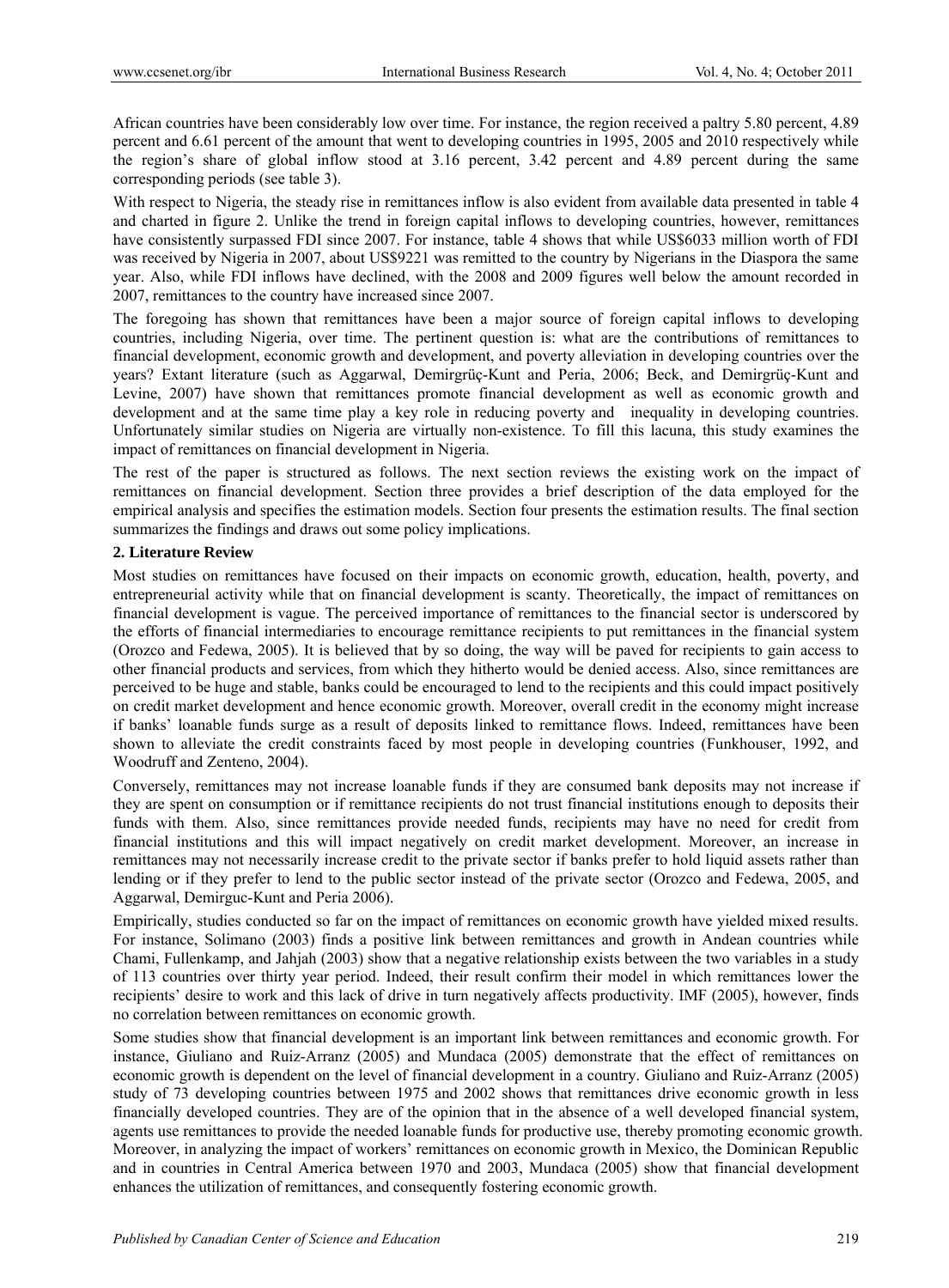There are very little extant empirical studies on the role of remittances in financial development in the literature. One of such studies includes the one by Aggarwal, Demirguc-Kunt and Peria (2006) which examines this relationship in 99 developing countries between 1975 and 2003. They find that remittances has a positive impact on financial development in the recipient countries even after controlling for other factors affecting financial development and correcting for endogeneity biases that may emanate from omitted variables, reverse causation and measurement error. Similarly, Gupta, Pattillo and Wagh (2007), on their part investigate the impact of remittances on financial development in 44 Sub Saharan African (SSA) countries over six time periods, composed of five-year averages from 1975 to 2004. Their findings confirm that remittances promote financial development in SSA, after controlling for other macroeconomic and institutional variables influencing financial development and correcting for reverse causality between remittances, poverty and financial development.

#### **3. Methodology**

#### *3.1 Model Specification*

To ascertain the relationship between remittances and financial development in Nigeria, we posit a bivariate model of the following form:

$$
LOGFINDER = \sum_{j=1}^{n} \delta_j + \sum_{j=1}^{n} \Psi_j (LOGREMY) + \varepsilon_t
$$
 (1)

where:

LOGFINDEV is the log of financial development while LOGREMMY stands for the log of remittances,  $\delta_i$  and  $\Psi_i$  are the parameters to be estimated, and  $\varepsilon_i$  is the error term. Financial development here refers to either the ratio of money supply (M2) to GDP (FINDEV) or the ratio of credit to the private sector to GDP (PRIVY).

Moreover, we determine the robustness of the independent partial correlation between remittances and financial development in Nigeria using the following model:

$$
LOGFINDER = \sum_{j=1}^{n} \alpha_j X_t + \sum_{j=1}^{n} \beta_j (LOGREMY) + \mu_t
$$
 (2)

Where:

LOGFINDEV is the log of financial development; X is a set of control variables; α is a vector of coefficients on the variables in X;  $\beta$  is the estimated coefficient of LOGREMY; and  $\mu$  is an error term. We expect "a priori",  $\beta > 0$ .

Finally, using GMM, we specify:

$$
LOGFINDER = \phi_j + \lambda_1 (LOGREMY) + \lambda_2 (LOGGDP) + \lambda_3 (LOGOPEN) + \lambda_4 (LOGINF) + \lambda_5 (EXRATE) + \lambda_6 (FINLIB) + \lambda_7 (LOGREMY1) + \varepsilon_t
$$
\n(3)

Where:

LOGFINDEV is the log of financial development, LOGREMY is the log of remittances, LOGGDP is the log of GDP, LOGOPEN is the log of the degree of openness, EXRATE is the dummy for dual exchange rates regimes, FINLIB is the dummy representing Financial Liberalization, LOGREMY1 is the log of one lag value of remittances,  $\phi_i$  and  $\lambda_1$  are the parameters to be estimated and  $\varepsilon_i$  is the error term.

### *3.2 Model Estimation Technique*

In this study, we employ time series econometric techniques to ascertain the nexus between remittances and financial development in Nigeria from 1977 to 2009. Specifically, we use ordinary least square estimation (OLSE) technique to establish the relationship and further carry out key diagnostic tests for the model to ascertain the adequacy of model 2.

In addition to the above and to assuage the anxiety over reverse causality, we employ the Generalized Method of Moments (GMM) estimator which is a robust estimator to the extent that a lot of popular estimators in econometrics are regarded as special cases of GMM. The OLSE, for instance is regarded as a GMM estimator in which the independent variables are individually not correlated with the residual. For the GMM, we write the moment condition as an orthogonality condition between the parameters and a set of instrumental variables. To ensure that the GMM estimator is identified, we have the same number of instrumental variables as the parameters to be estimated. Thus, we use economic conditions such as foreign direct investment (FDI), financial liberalization, gross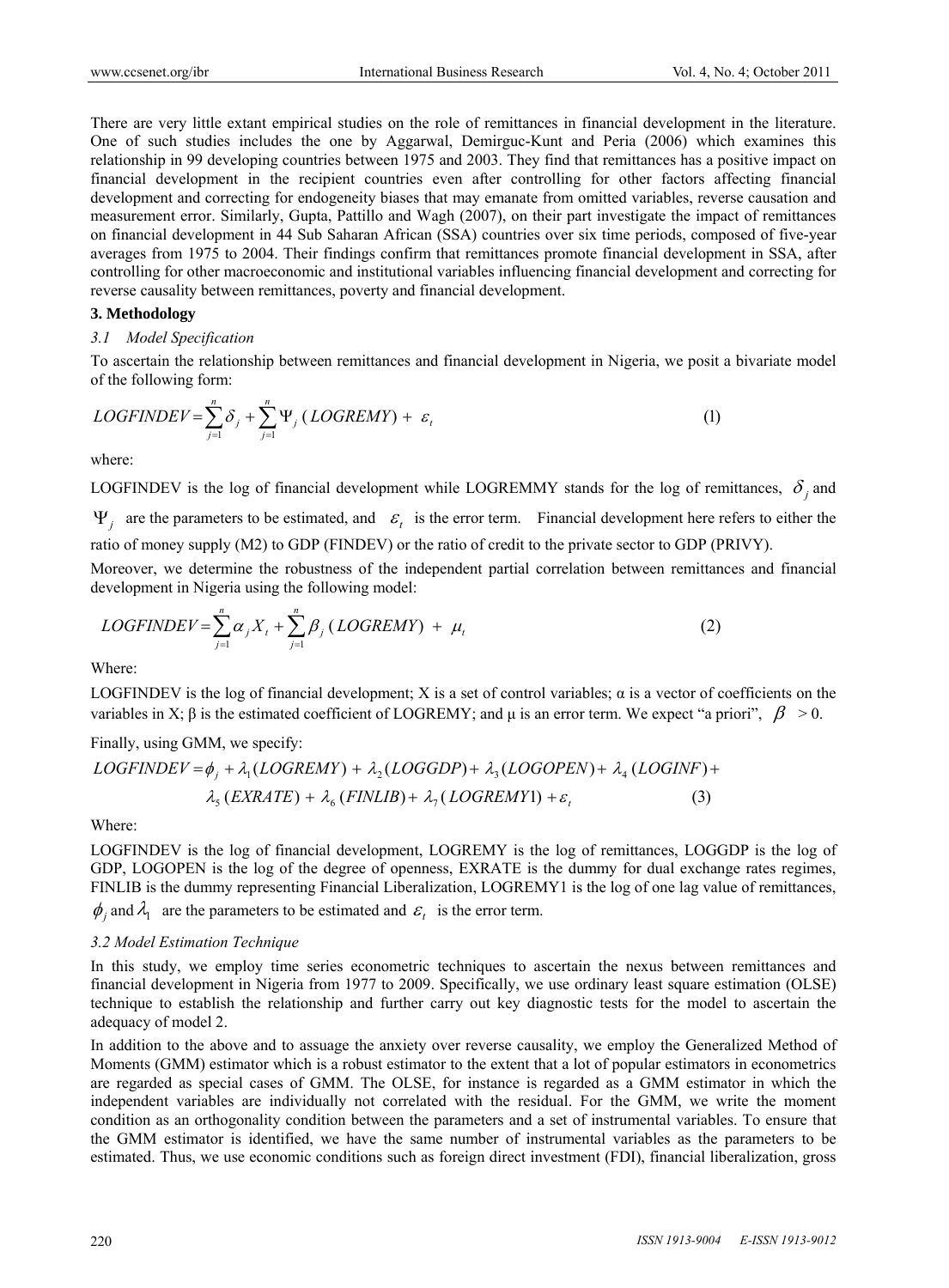domestic product (GDP) and the lagged values of both remittances and financial development (remy1 and privy1) as instruments for the remittances flows received by Nigeria.

## *3.3 Indicators of Remittances and Financial Development*

Two indicators of financial development are employed in this study. The first indicator, FINDEPTH is the ratio of money supply (M2) to GDP. Popularly referred to as financial depth, it measures the size of financial intermediaries as well as the level of financial intermediation. The second indicator is the ratio of credit to private sector to GDP (PRIVY). The rationale behind the choice of PRIVY is that financial systems that funnel more loanable funds to the private sector are more involved in performing the five functions of the financial system than financial systems that simply channel credit to the public sector. Moreover, Remittances (REMY) are current private transfers from migrant workers resident in the host country for more than a year, irrespective of their immigration status, to recipients in their country of origin. Migrants' transfers are defined as the net worth of migrants who are expected to remain in the host country for more than one year that is transferred from one country to another at the time of migration. Compensation of employees is the income of migrants who have lived in the host country for less than a year. All the data used in this study are in current U.S. dollars and were obtained from the World Bank Development Indicators 2010.

## *3.4 Control Variables*

In equation 2 above, the matrix *X* refers to a set of variables that extant literature has established as drivers of financial development. In this study we use country size (LOGGDP; the log of GDP in constant dollars), inflation rate (LOGINF; the log of annual percentage change in the GDP deflator), the degree of openness (LOGOPEN; the log of the ratio of trade to GDP), exchange rate (EXRATE; a dummy for the presence of dual exchange rates regimes), financial liberalization (FINLIB; a dummy that equals one in cases when there are no controls on domestic interest rates), and previous remittance (Logremy1; the log of the one lag value of remittances). For instance, Boyd, Levine, and Smith, (2001), Zoli (2007) and Bittencourt (2008), present empirical proof that inflation influences FINDEV while Dehesa, Druck, and Plekhanov (2007) show the effect of exchange rate on the ratio of credit to the private sector to GDP. Also, Chinn and Ito (2002) establish that trade openness drives FINDEV even as Demirguc-Kunt and Detragiache (1998) show that financial liberalization promotes FINDEV. Moreover, many studies (including Aggarwal, Demirgüç-Kunt, and Peria, 2006) confirm the impact of GDP on FINDEV while preliminary study shows that the log of one lag value of remittances (Logremy1) affects FINDEV in Nigeria.

### **4. Research Findings**

The graphical presentation of an indicator of financial development (the ratio of credit to the private sector to GDP) and worker's remittances to Nigeria are presented in figures 3 and 4 below. The figures show that both variables trended upwards with varying degrees of fluctuations.

Moreover, in Table 5 below, we present the results of the relationship between remittances and financial development in Nigeria as modeled in equation 2 above. The regression results indicate that the coefficients of the indicators of remittances are both correctly signed and are significant at 5 percent level. This means that whether we measure financial development as the ratio of money supply to GDP (FINDEPTH) or ratio of credits to GDP (PRIVY), remittances positively and significantly influence financial development in Nigeria. The results further show that that an increase in remittances by one percentage point enhances financial development by 0.09 and 0.10., when we measure the latter as the ratio of money supply to GDP and as the ratio of credits to GDP respectively. This thus indicates that remittances not only boost the size of financial intermediaries and the level of financial intermediation, it also help funnel more loanable funds to the private sector in Nigeria during the period under consideration.

The results also indicate that although financial development is positively influenced by financial liberalization, previous year's remittances and the degree of openness, it is only the latter that exerts a significant effect when we use the ratio of credits to GDP as the indicator of financial development. Also, in line with our 'a priori' expectations, the results reveal that both inflation and exchange rate regimes exert negative effects on financial development, but the effect of the latter is more pronounced on financial development. The surprising result however is that, although the size of the economy is a significant predictor of financial development in Nigeria, it enters with the wrong sign regardless of the measure of financial development employed.

Table 6 presents the results of relevant diagnostic tests for the model. The results in general are satisfactory. The Breusch-Godfrey Serial Correlation LM Test shows that there is no evidence of autocorrelation while the Jaraue Bera test for residual indicates that the normality assumption is not violated. Also, the Harvey, White and Glejser tests establish that there is absence of heteroskedasticity while the ARCH LM test confirms the absence of ARCH effect in the residuals. The latter ensures that there is no loss of efficiency. Moreover the Ramsey Reset test shows that the model is well specified and that valid inferences can be made from the results of this study.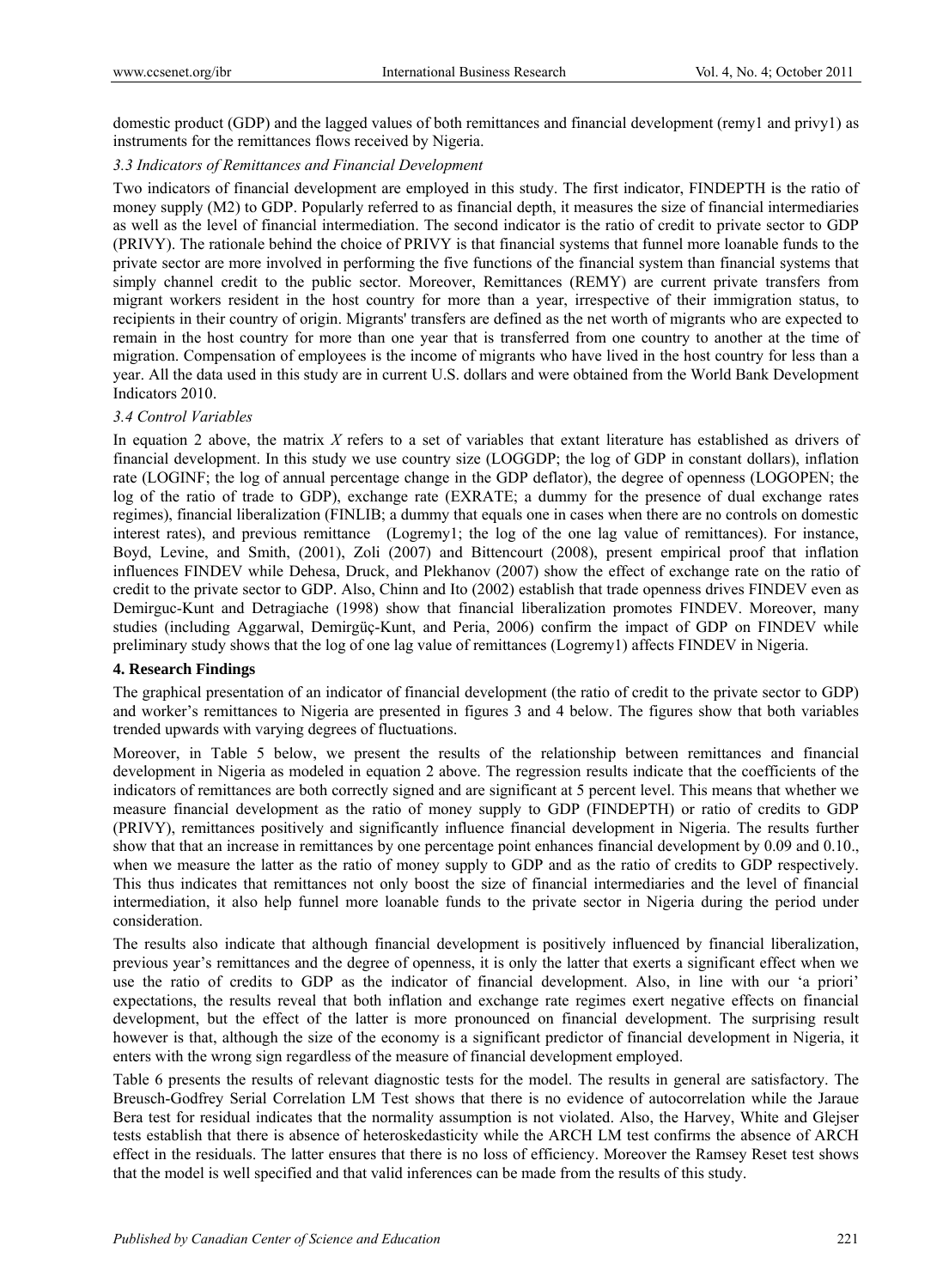In Table 7, we present the results of the relationship between remittances and financial development in Nigeria as specified in model 3 using the GMM approach. We establish that when we employ the ratio of money supply to GDP as our indicator of financial development, the coefficient of the indicator of remittances is correctly signed and is significant at 5 percent level. This means that remittances exert a positive influence on financial development in Nigeria and it confirms the results presented in table 5 above when we use the OLSE technique. On the other hand, when we employ the ratio of private credit to GDP (cps/gdp) as the indicator of financial development, the result shows that remittances insignificantly but positively influence financial development at 5 percent level. The implication of these results is that remittances augment liquid liabilities more than loanable funds in Nigeria as they are used more for consumption purposes than for productive ventures.

Consistent with the OLSE results above, Table 7 also reveals that financial liberalization, previous year's remittances and the degree of openness are positive predictors of financial development in Nigeria while inflation, exchange rate regimes and surprisingly, the size of the economy exert negative impacts on financial development in the country. Out of the six control variables, both the exchange rate regimes and the size of the economy are significant drivers of financial development (when we use the ratio of money supply to GDP) while only the size of the economy is significant predictors of financial development (when we use the ratio of credits to GDP).

#### **5. Conclusion and Recommendations**

In this study we examine the nexus between remittances and financial development (FINDEV) in Nigeria for the period 1977 to 2009. Towards achieving the objective of this study, we employ both the ordinary least square estimation (OLSE) technique as well as the Generalized Method of Moments (GMM) estimator. Moreover, key diagnostic tests are carried out in order to ascertain model adequacy. We also use two indicators of FINDEV, namely: the ratio of money supply to GDP  $(m_2/qdp)$  and the ratio of private credit to GDP (cps/gdp). The results generally indicate that remittances positively and significantly influence financial development in Nigeria, with the exception of the cps/gdp measure of FINDEV in the GMM estimation where the coefficient is insignificant. The implication of this is that remittances augment liquid liabilities more than loanable funds in Nigeria, as remittances are likely used more for consumption purposes than for productive ventures in the country. Further results show that although financial development is positively influenced by financial liberalization, previous year's remittances and the degree of openness, both inflation and exchange rate regimes exert negative effects on financial development in Nigeria. Since remittances provide foreign exchange that is so vital to both the internal and the external sectors of the economy, they should be encouraged via appropriate policy formulation and implementation. Financial intermediaries and institutions operating in Nigerian should also intensify the mobilization of remittances with the aim of making them important sources of loanable funds in the country.

#### **References**

Aggarwal, Reena, Demirguc-Kunt, Asli and Peria, Maria Soledad Martinez. (2006). Do workers' Remittances Promote Financial Development? *World Bank Policy Research Working Paper Series, WBPR WP* No 3957, The World Bank, http://econpapers.repec.org/RePEc:wbk:wbrwps:3957.

Beck, T., Demirgüç-Kunt, A. and Levine, R. (2007). Finance, Inequality and the Poor', *Journal of Economic Growth*, Vol. 12, Number 1, pp.27-49, http://dx.doi.org/10.1007/s10887-007-9010-6

Bittencourt, M. (2011). Inflation and Financial Development : Evidence from Brazil, *Economic Modelling*, Vol. 28, No. 1-2, pp. 91-99., DOI:10.1016/j.econmod.2010.09.021

Boyd, J H, R. Levine, and Bruce D. Smith. (2001). The Impact of Inflation on Financial Sector Performance, *Journal of Monetary Economics,* Volume 47, Issue 2, pp 221-248, http://dx.doi.org/10.1016/S0304-3932(01)00049-6

Demirgrüç-Kunt, Asli and Enrica Detragiache. (1998). Financial Liberalization and Financial Fragility. *International Monetary Fund Working Paper* 9883. DOI**:** 10.1016/S0304-3932(01)00049-6

Chami, R., Fullenkamp, C. and Jahjah, S. (2003). Are Immigrant Remittance Flows a Source of Capital for Development? *IMF Working Paper, No 03/* 189, http://EconPapers.repec.org/RePEc:imf:imfwpa:03/189

Chinn, Menzie David and Ito, Hiro. (2002). Capital Account Liberalization, Institutions and Financial Development: Cross Country Evidence, *UC Santa Cruz Center for International Economics Working Paper* No. 02-11. Available at SSRN: http://ssrn.com/abstract=315865 or doi:10.2139/ssrn.315865.

Dehesa, Mario, Druck, Pablo and Plekhanov, Alexander. (2007). Relative Price Stability, Creditor Rights, and Financial Deepening, *IMF Working Papers, WP/07/139*,Available at SSRN: http://ssrn.com/abstract=1007888.

Funkhouser, E. (1992). Migration from Nicaragua: Some Recent Evidence, *World- Development*, Vol. 20, Issue 8, pp. 1209–1218, http://dx.doi.org/10.1016/0305-750X(92)90011-J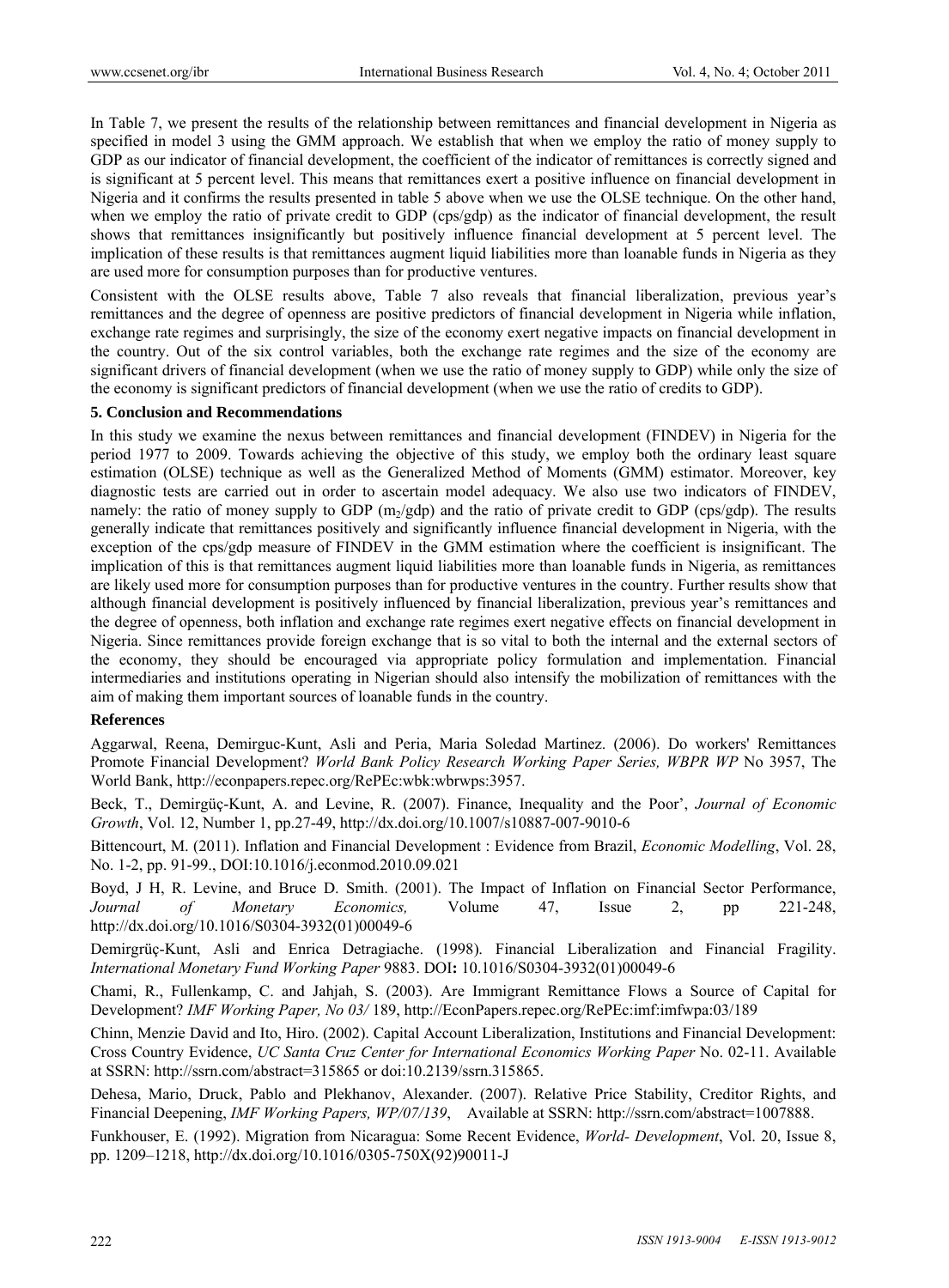Giuliano, Paola and Marta Ruiz-Arranz. (2005). Remittances, Financial Development and Growth. *Journal of Development Economics*, Vol 90, Issue 1, Sept, pp 144-152. http://dx.doi.org/10.1016/j.jdeveco.2008.10.005

Gupta, S., Pattillo, C. A. and Wagh, S. (2007). Impact of Remittances on Poverty and Financial Development in Sub-Saharan Africa, *IMF Working Paper* WP/07/38, http://www.imf.org/external/pubs/ft/wp/2007/wp0738.pdf

IMF, 2005. *World Economic Outlook*, Washington, D.C., http://www.imf.org/external/pubs/ft/weo/2005/01/index.htm

Mundaca, Gabriela B. (2005). Can Remittances Enhance Economic Growth? The Role of Financial Markets Development. http://www.sais-ihu.edu/bin/o/c/growth\_remittances.pdf

Solimano, Andrés. (2003). Workers Remittances to the Andean Region: Mechanisms, Costs and Development Impact, http://www.remesasydesarrollo.org/uploads/media/workers\_remittances\_andean\_region.pdf

Woodruff, C., and R. Zenteno. (2004). Remittances and Microenterprises in Mexico, *IR/PS Working Paper,*  http://dornsife.usc.edu/IEPR/Events/Papers/Christopher\_Woodruff.pdf

World Bank. (2011). *Migration and Remittances Factbook*, The International Bank for Reconstruction and Development / The World Bank, 2nd Edition, http://siteresources.worldbank.org/INTLAC/Resources/Factbook2011-Ebook.pdf

Zoli, Edda. (2007). Financial Development in Emerging Europe: The Unfinished Agenda. *IMF Working Papers,* Vol. pp. 1-36. Available at SSRN: http://ssrn.com/abstract=1030687

Table 1.Global Remittances

| <b>USS</b> billions             | 1995  | 2000  | 2004  | 2005  | 2006  | 2007  | 2008  | 2009  | 2010e |
|---------------------------------|-------|-------|-------|-------|-------|-------|-------|-------|-------|
| <b>Inward remittance flows</b>  | 101.3 | 131.5 | 237.0 | 274.9 | 317.9 | 385.0 | 443.2 | 416.0 | 440.1 |
| All developing countries        | 55.2  | 81.3  | 159.3 | 192.1 | 226.7 | 278.5 | 324.8 | 307.1 | 325.5 |
| <b>Outward remittance flows</b> | 97.5  | 108.5 | 168.0 | 185.3 | 213.7 | 255.2 | 295.7 | 282.5 |       |
| All developing countries        | 10.4  | 9.5   | 28.5  | 33.0  | 41.0  | 52.7  | 67.3  | 58.7  |       |

*Sources:* World Bank (2011) "Migration and Remittances Factbook 2011" The International Bank for Reconstruction and Development / The World Bank, 2nd Edition *Note:* 2010e = 2010 estimate.

|  |  | Table 2. Resource Flows to Developing Countries US\$ billions |
|--|--|---------------------------------------------------------------|
|  |  |                                                               |

| ~                                 |      |      |      |      |      |      |      |      |      |
|-----------------------------------|------|------|------|------|------|------|------|------|------|
|                                   | 1995 | 2000 | 2004 | 2005 | 2006 | 2007 | 2008 | 2009 | 2010 |
| <b>FDI</b>                        | 95   | 149  | 208  | 276  | 346  | 514  | 593  | 359  |      |
| Remittances                       | 55   | 81   | 159  | 192  | 227  | 278  | 325  | 307  | 325  |
| <b>ODA</b>                        | 57   | 49   | 79   | 108  | 106  | 107  | 128  | 120  |      |
| Private Debt and Portfolio Equity | 83   | 27   | 93   | 165  | 211  | 434  | 57ء  | 85   |      |

*Sources:* World Bank (2011) "Migration and Remittances Factbook 2011" The International Bank for Reconstruction and Development / The World Bank, 2nd Edition *Note:* Private debt includes only medium- and long-term debt. FDI is foreign direct investment; ODA is official development assistance; — = not available.

Table 3. Remittances to Sub-Saharan Africa

| <b>USS</b> billions             | 1995  | 2000  | 2004  | 2005  | 2006  | 2007  | 2008  | 2009  | <b>2010e</b>             |
|---------------------------------|-------|-------|-------|-------|-------|-------|-------|-------|--------------------------|
| <b>Inward remittance flows</b>  | 3.2   | 4.6   | 8.0   | 9.4   | 12.7  | 18.6  | 21.4  | 20.6  | 21.5                     |
| All developing countries        | 55.2  | 81.3  | 159.3 | 192.1 | 226.7 | 278.5 | 324.8 | 307.1 | 325.5                    |
| World                           | 101.3 | 131.5 | 237.0 | 274.9 | 317.9 | 385.0 | 443.2 | 416.0 | 440.1                    |
| <b>Outward remittance flows</b> | 2.0   | 2.5   | 2.9   | 3.2   | 3.4   | 4.0   | 4.0   | 3.3   | $\overline{\phantom{0}}$ |
| All developing countries        | 10.4  | 9.5   | 28.5  | 33.0  | 41.0  | 52.7  | 67.3  | 58.7  |                          |
| World                           | 97.5  | 108.5 | 168.0 | 185.3 | 213.7 | 255.2 | 295.7 | 282.5 |                          |

*Sources:* World Bank (2011) "Migration and Remittances Factbook 2011" The International Bank for Reconstruction and Development / The World Bank, 2nd Edition *Note:* 2010e = 2010 estimate.

Table 4. Resource Flows to Nigeria US\$ millions

|             | 1995    | 2000   | 2004            | 2005    | 2006    | 2007    | 2008    | 2009    |
|-------------|---------|--------|-----------------|---------|---------|---------|---------|---------|
| <b>FDI</b>  | 1079.27 | 140.14 | 1874.03         | 4982.53 | 8824.80 | 6033.00 | 4876.45 | 5786.68 |
| Remittances | 804.00  | 391.80 | 2272.70<br>2272 | 3328.70 | 5435.00 | 9221.00 | 9980.00 | 9584.75 |

*Sources:* World Bank (2011) "Migration and Remittances Factbook 2011" The International Bank for Reconstruction and Development / The World Bank, 2nd Edition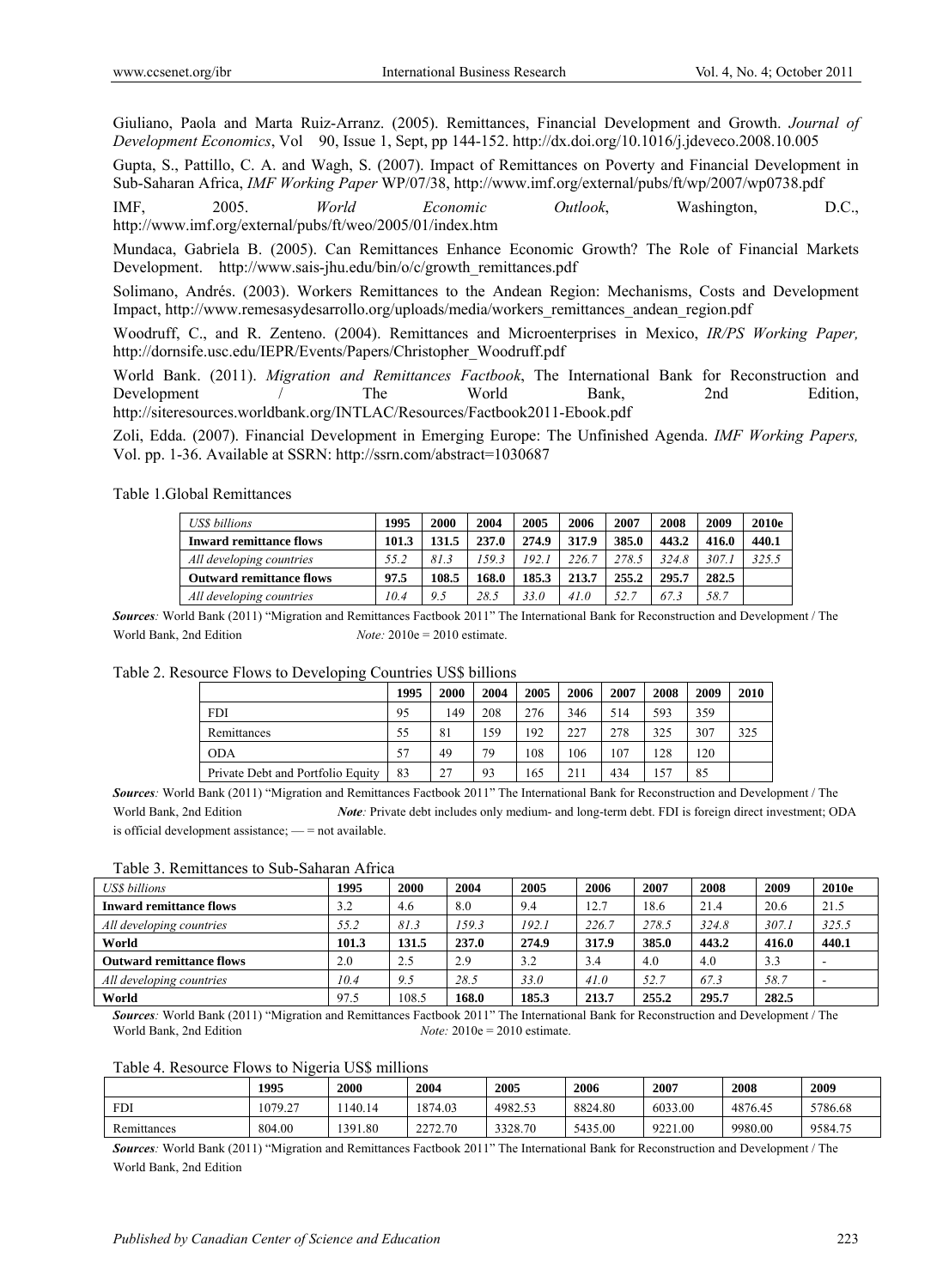# Table 5. Impact of Remittances on Financial Development in Nigeria (OLSE)

| Dependent Variable: LOGFINDEV |                 |                    |
|-------------------------------|-----------------|--------------------|
|                               | <b>LOGPRIVY</b> | <b>LOGFINDEPTH</b> |
| Variables                     | (DC/GDP)        | (M2/GDP)           |
|                               | $0.103801**$    | $0.091115**$       |
| <b>LOGREMY</b>                | (2.349344)      | (2.472149)         |
|                               | ${0.0298}$      | ${0.0231}$         |
|                               | $-1.651921***$  | $-1.354713***$     |
| <b>LOGGDP</b>                 | $(-3.535899)$   | $(-3.476141)$      |
|                               | ${0.0022}$      | ${0.0025}$         |
|                               | 0.722879**      | 0.235022           |
| <b>LOGOPEN</b>                | (2.253526)      | (0.878304)         |
|                               | ${0.0362}$      | ${0.3908}$         |
|                               | $-0.035993$     | $-0.022504$        |
| <b>LOGINF</b>                 | $(-0.983213)$   | $(-0.736921)$      |
|                               | ${0.3379}$      | ${0.4702}$         |
|                               | $-0.549676***$  | $-0.465170***$     |
| <b>EXRATE</b>                 | $(-4.522821)$   | $(-4.588316)$      |
|                               | ${0.0002}$      | ${0.0002}$         |
|                               | 0.328269*       | 0.103348           |
| <b>FINLIB</b>                 | (1.952583)      | (0.736918)         |
|                               | ${0.0658}$      | ${0.4702}$         |
|                               | 0.067929        | 0.000218           |
| LOGREMY1                      | (1.551692)      | (0.005969)         |
|                               | ${0.1372}$      | ${0.9953}$         |
|                               | 36.74938***     | 33.46682***        |
| Constant                      | (3.565998)      | (3.893004)         |
|                               | ${0.0021}$      | ${0.0010}$         |
| Observations                  | 33              | 33                 |
| R-squared                     | 0.614742        | 0.805548           |
| Adjusted R-squared            | 0.472804        | 0.733908           |
| Akaike info criterion         | $-0.634287$     | $-0.996895$        |
| Schwarz criterion             | $-0.250335$     | $-0.612943$        |
| F-statistic                   | 4.331078        | 11.24439           |
| Prob (F-statistic)            | 0.005080        | 0.000014           |
|                               |                 |                    |

Note: \*, \*\*, and \*\*\* denote significance at the 10, 5, and 1 percent level, respectively. Figures in brackets are the t statistics while the ones in parentheses are the p-values **Source**: Authors' computation

Table 6. Summary of Diagnostic Tests for the Model

| <b>Diagnostic Tests</b>                         | <b>LOGPRIVY</b> | <b>LOGFINDEPTH</b> |
|-------------------------------------------------|-----------------|--------------------|
|                                                 | (DC/GDP)        | (M2/GDP)           |
| Breusch-Godfrey Serial Correlation LM Test:     | 2.186578        | 1.161838           |
|                                                 | (0.1429)        | (0.336553)         |
| <b>ARCH LM Test</b>                             | 0.311240        | 0.179998           |
|                                                 | (0.5826)        | (0.675495)         |
| White Heteroskedasticity Test: (No Cross Terms) | 0.497911        | 0.019677           |
|                                                 | (0.8835)        | (0.480547)         |
| Harvey Heteroskedasticity Test:                 | 1.079025        | 0.989794           |
|                                                 | (0.4141)        | (0.4676)           |
| Glejser Heteroskedasticity Test:                | 0.923860        | 0.468429           |
|                                                 | (0.4440)        | (0.8453)           |
| Jarque-Bera Normality Tests                     | 1.526326        | 1.686060           |
|                                                 | (0.4662)        | (0.430404)         |
| Ramsey RESET Test:                              | 0.000000818     | 4.461379           |
|                                                 | (0.9993)        | (0.048906)         |

**Note:** Figures are the F statistics and the probabilities (in brackets) **Source**: Authors' computation.